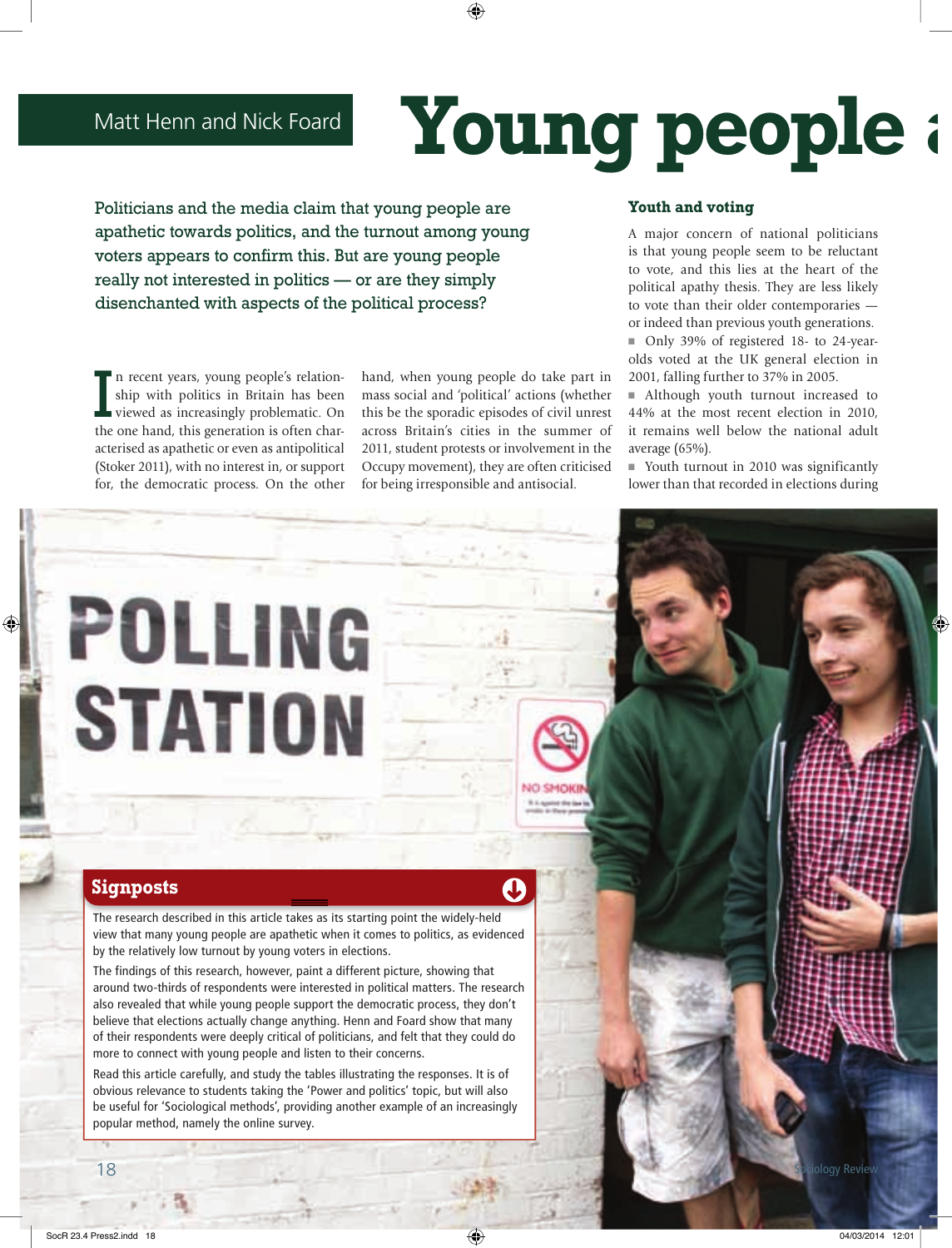## and politics in Britain

the 1980s and 1990s (Henn and Foard 2012).

However, a number of recent studies have challenged the political apathy thesis, arguing instead that although they do not vote in large numbers, young people *do* take part in political action (Norris 2011). Furthermore, Phelps (2012) has observed an emerging alternative 'anti-apathy' paradigm, in which young people are considered to have an interest in politics, but feel alienated from the democratic process.

Despite this evidence, the focus on young people's falling election turnout rates persists. Indeed, a recent debate considered the merits of lowering the voting age

**REX/David Hartley** EX/David Hartley **Less than half of registered 18- to 24-yearolds voted at the UK general election in 2010**

(Franklin 2004, Wattenberg 2008). Although the Electoral Commission found evidence against such a change in 2004, momentum does seem to be building towards it. In 2008, the government set up the Youth Citizenship Commission with a key brief to consider this matter, and 16- and 17-year-olds have now been invited, for the first time ever, to vote at a major election on mainland Britain at the Scottish independence referendum in September 2014.

In this article we present the findings from a recent research project funded by the UK's Economic and Social Research Council (ESRC). It examines young people's attitudes towards politics in Britain (Box 1).

#### **Interested but powerless?**

Our research reveals evidence that, contrary to popular stereotypes that they are politically apathetic, nearly two-thirds of young people (63%) expressed an interest in political matters. However, young people feel that they don't know as much about politics as they would like.

As Figure 1 indicates, although the majority of young people seem secure in their knowledge of political parties when it comes to deciding how to vote at election times (52%), a sizeable minority (46%) claim that they do not. Furthermore, young people do not feel confident about their knowledge of politics in general or



Note: Percentages reported here do not total 100%, since they exclude 'don't know' responses. Source: ESRC

Figure 1 **Understanding and knowledge of politics**

## Box | Key issues

The research reported in this article is based on a nationwide online survey of 1,025 British 18-year-olds eligible to vote for the first time at the 2010 general election, and who therefore have only limited experience of 'formal politics'. Our survey was conducted in May 2011, one year after the last general election.

This article specifically addresses the following issues:

- young people's levels of interest in, and understanding of, politics and elections
- youth attitudes towards democracy in Britain
- the likelihood that young people will take part in differing political activities in the future, including voting at elections
- the degree of faith that young people have in political parties and politicians
- what the political parties need to do if they are to engage young people in the future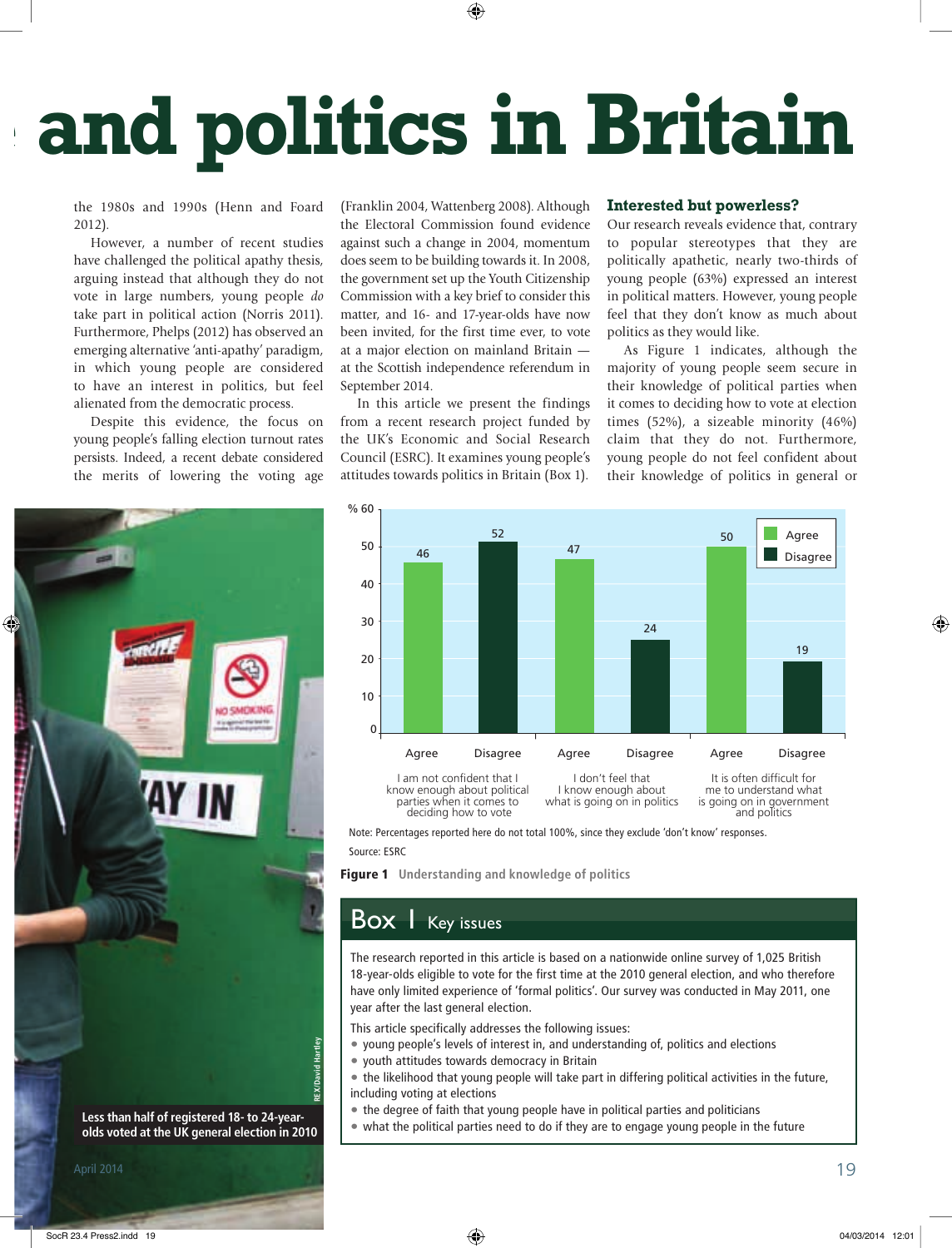

Note: Percentages reported here do not total 100%, since they exclude 'don't know' responses. Source: ESRC

#### Figure 2 **Political power and influence**

#### Table 1 **Support for the democratic process**

|                                                                                                           | Agree<br>(%) | <b>Disagree</b><br>(%) |
|-----------------------------------------------------------------------------------------------------------|--------------|------------------------|
| I feel/would feel a sense of satisfaction when I vote/if I voted.                                         | 52           | 14                     |
| I would be seriously neglecting my duty as a citizen if I didn't vote.                                    | 45           | 22                     |
| Having regular elections forces politicians to listen carefully to public<br>opinion.                     | 50           | 20                     |
| Elections give voters an opportunity to tell politicians what they think is<br>really important.          | 53           | 18                     |
| Elections help to keep politicians accountable for the promises they make.                                | 43           | 31                     |
| By voting/if I voted, I feel as if I can/could really help to change the way<br>that Britain is governed. | 36           | 29                     |
| Elections allow voters to express their opinions but don't really change<br>anything.                     | 57           | 15                     |
| I would only vote in an election if I cared who won.                                                      | 40           | 27                     |
| All things considered, most elections are just a big waste of time and<br>money.                          | 32           | 33                     |

Table 2 **Future voting intentions** 

|                                               | <b>Likely</b><br>(%) | <b>Unlikely</b><br>(%) |
|-----------------------------------------------|----------------------|------------------------|
| Vote in the next UK general election          | 64                   | 16                     |
| Vote in the next local council election       | 53                   | 21                     |
| Vote in the next European Parliament election | 42                   | 28                     |
| Vote in the next Scottish Parliament election | 66                   | 14                     |
| Vote in the next Welsh Assembly election      | 56                   | 1 <sub>3</sub>         |
| Vote in the next London mayoral election      | 56                   | 24                     |

their understanding of what is going on in government and politics.

Results from our survey indicate that currently young people in the UK do not feel that they can influence the decisionmaking process. Figure 2 reveals that they feel politically powerless — indeed, there is a significant degree of pessimism among today's 18-year-olds about their abilities to gain access to, and influence over, the political process.

#### **Confidence in the democratic process**

Interestingly, as the figures in Table 1 indicate, young people *do* have a general attachment to and confidence in the democratic process. They appear to feel a sense of satisfaction once they have gained the right to vote. The data also indicate that this youth generation considers that elections *do* matter in terms of forcing politicians to listen to and engage in talk with voters, and that this keeps politicians broadly accountable. However, only a third (36%) of today's young people agree that by voting they could really help to change the way that Britain is governed, and the gap when measured against the dissenters (29%) is only 7%. This perhaps suggests only tentative support for the idea that voting at elections can have a real and meaningful impact on government.

Furthermore, our survey respondents argue that elections are somewhat limited as a means of democratic participation, and they are broadly sceptical that election outcomes are positive. A majority (57% compared with only 15% who disagree) claim that although elections allow voters to express their opinions, they don't really *change* anything. Perhaps not surprisingly therefore, there is a noticeable gap between those who would only vote in an election if they cared who won (40%) and those who disagreed with that particular view (27%).

Particularly revealing is that when asked to comment on the statement that *'All things considered, most elections are just a big waste of time and money*', there are almost as many election doubters (32%) as there

WHILE YOUNG PEOPLE TODAY ARE BROADLY SUPPORTIVE OF ELECTIONS, THEY LACK CONFIDENCE IN THE ACTUAL ELECTION OUTCOMES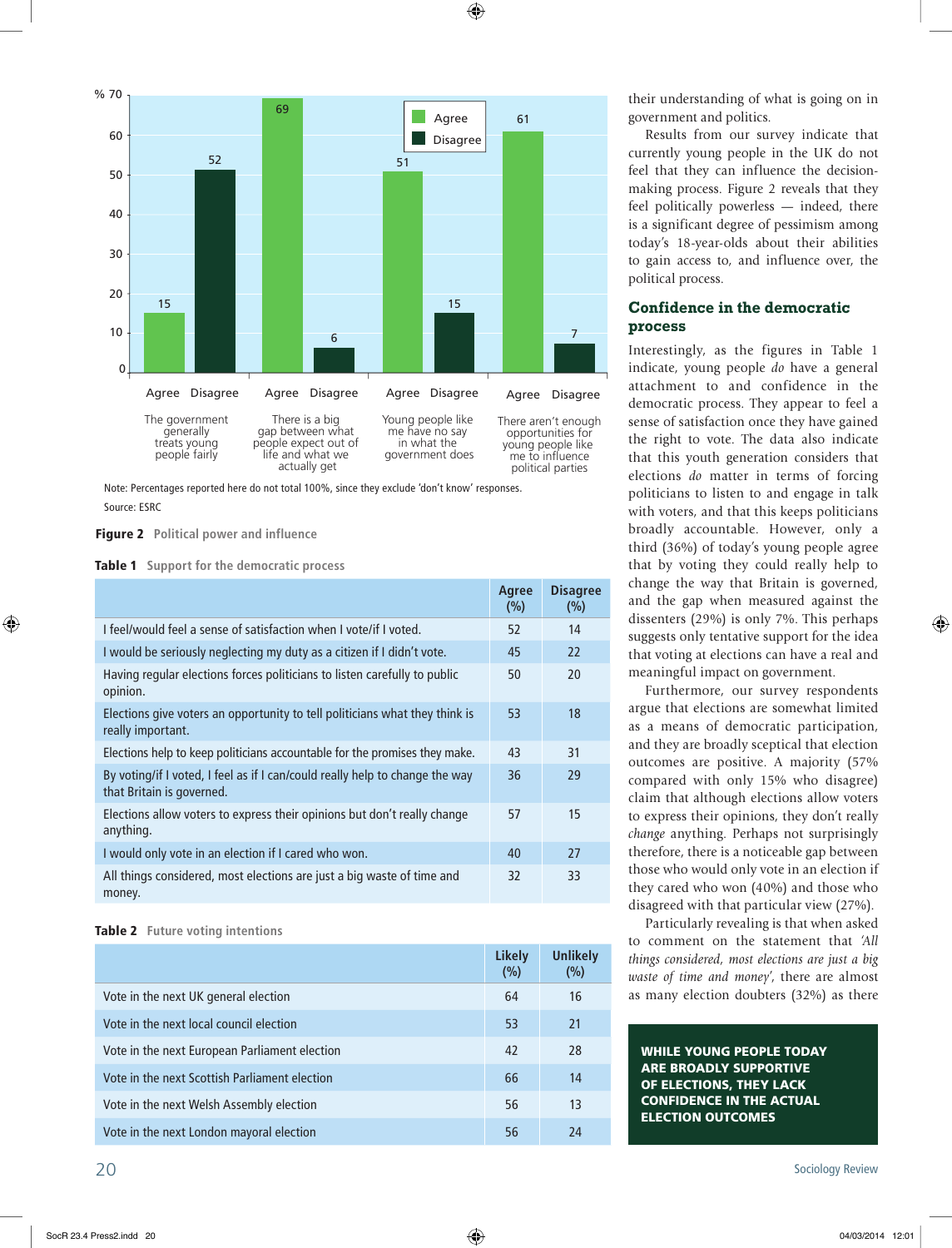are election believers (33%). This finding adds weight to the conclusion that while young people today are broadly supportive of elections, they lack confidence in the actual election outcomes. They are therefore a generation of young democrats, but they don't view the political process through rose-tinted glasses.

#### **Participation and faith**

Our young survey respondents were also asked how likely it was that they might take part in various types of political activity over the next few years. As the figures in Table 2 indicate, large numbers declared that they would consider voting in the future, although they are more likely to vote at the next national general election than at future local contests or for elections to the next European Parliament.

As Table 3 indicates, today's youth generation is deeply critical of political parties and professional politicians. They are considered to be not very effective, to break their promises, to be not particularly interested in voters (or in the issues that matter to them), and they don't really offer voters choices in elections.

Furthermore, as revealed in Figure 3, the majority of young people consider Table 3 **Perception of political parties and professional politicians** 

|                                                                                                                                            | Agree<br>(%) | <b>Disagree</b><br>(%) |
|--------------------------------------------------------------------------------------------------------------------------------------------|--------------|------------------------|
| Political parties are effective organisations for changing the lives of<br>people for the better.                                          | 21           | 31                     |
| There is often a big difference between what a party promises it will do<br>and what it does when it wins an election.                     | 75           | 3                      |
| Political parties are more interested in winning elections than in<br>governing afterwards.                                                | 65           | 9                      |
| Political parties do more to divide the country than unite it.                                                                             | 47           | 12                     |
| My member of parliament tries hard to look after the interests of people<br>in my constituency.                                            | 24           | 17                     |
| In elections, political parties don't tell people about the really important<br>problems facing the country.                               | 48           | 16                     |
| Political parties aren't interested in the same issues that concern young<br>people.                                                       | 64           | $\overline{7}$         |
| The main political parties in Britain don't offer voters real choices in<br>elections because their policies are pretty much all the same. | 40           | 18                     |

that the political parties are remote, and do not seek to positively connect with young people or with their concerns except when trying to win their votes. Thus, respondents tended to disagree that political parties do a good job of listening to young people's concerns, and then responding to them positively. These findings suggest considerable lack of trust by young people in these political players. A significant majority of young people also consider that those elected to Parliament don't care what young people think, that they soon lose



Note: Percentages reported here do not total 100%, since they exclude 'don't know' responses. Source: ESRC

Figure 3 **Faith in political parties and professional politicians**

TODAY'S YOUTH GENERATION IS DEEPLY CRITICAL OF POLITICAL PARTIES AND PROFESSIONAL POLITICIANS